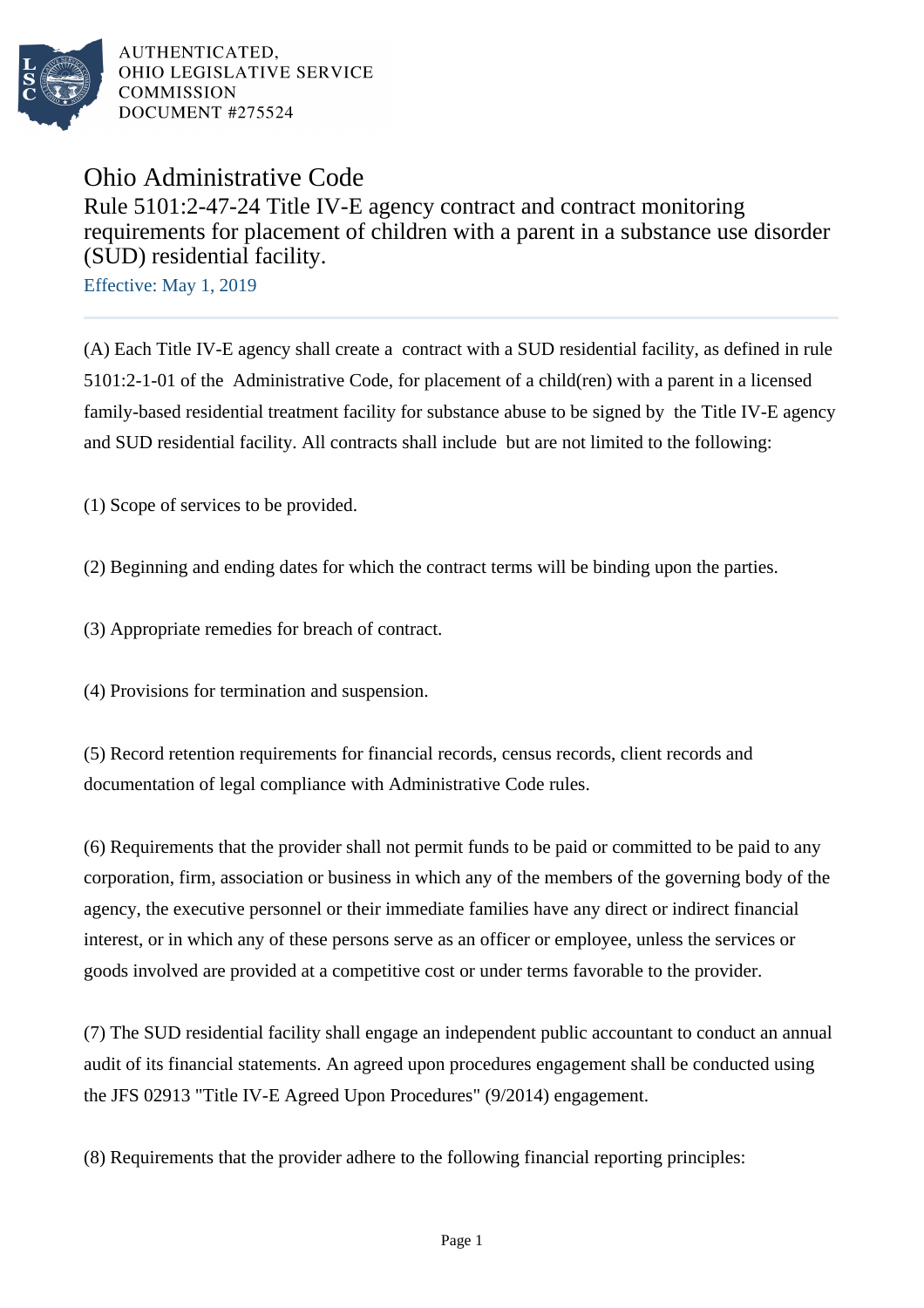

AUTHENTICATED. OHIO LEGISLATIVE SERVICE **COMMISSION** DOCUMENT #275524

(a) Generally accepted accounting principles for maintaining all financial records. Appropriate documentation for each financial transaction shall be available for examination upon request by the Title IV-E agency, the Ohio department of job and family services, the Ohio auditor of state, or the United States department of health and human services.

(b) Rule 5101:2-47-11 of the Administrative Code "Reimbursement for Title IV-E Foster Care Maintenance (FCM) Costs for Children's Residential Centers (CRC), Group Homes, Maternity Homes, Residential Parenting Facilities, Private Foster Homes, and Substance Use Disorder (SUD) Residential Facilities."

(c) Rule 5101:2-47-26.1 of the Administrative Code "Public Children Services Agencies (PCSA), Private Child Placing Agencies (PCPA), Private Noncustodial Agencies (PNA), Residential Care Facilities, Substance Use Disorder (SUD) Residential Facilities: Title IV-E Cost Report Filing Requirements, Record Retention Requirements and Related Party Disclosure Requirements."

(d) Rule 5101:2-47-26.2 of the Administrative Code "Cost Report "Agreed Upon Procedures" Engagement."

(e) JFS 02911-I "Instructions for Completing JFS 02911, Title IV-E Single Cost Report" (rev. 8/2018).

(f) The allowable and unallowable cost principles contained in the office of management and budget 2 C.F.R. Part 200 (2014) (www.gpo.gov/fdsys/granule/CFR-2014-title2-vol1/CFR-2014-title2-vol1part200/content-detail.html).

(B) Each Title IV-E agency shall enter all required contracting information into the statewide automated child welfare information system (SACWIS) to be able to enter a placement of a child with a parent in a SUD residential facility.

(C) At a minimum, the agreed upon per diem for placement maintenance and placement administration shall be specified and be attached to the contract.